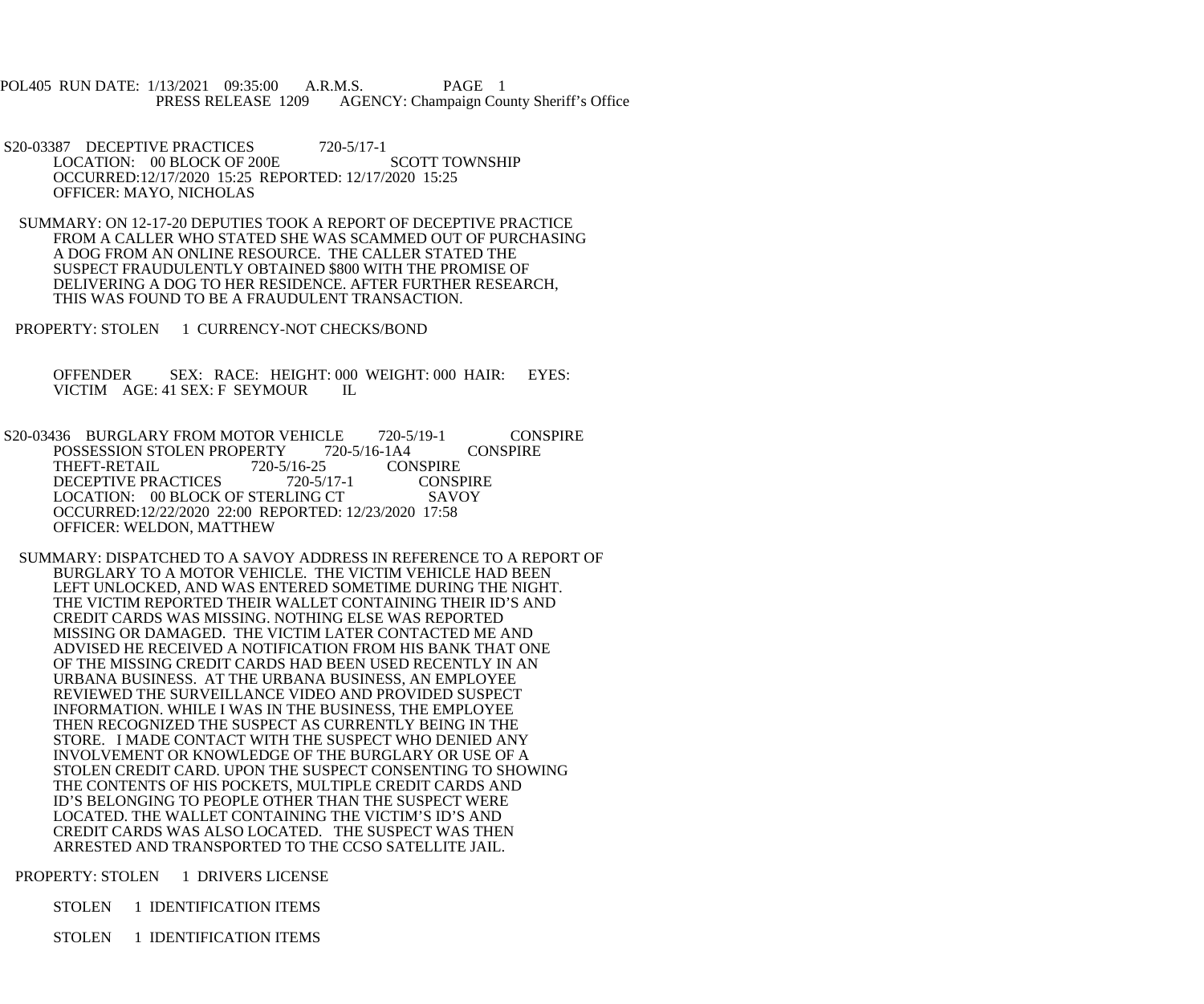POL405 RUN DATE: 1/13/2021 09:35:00 A.R.M.S. PAGE 2<br>PRESS RELEASE 1209 AGENCY: Champaign Cou PRESS RELEASE 1209 AGENCY: Champaign County Sheriff's Office<br>STOLEN 1 CREDIT/DEBIT/GAS CARDS 1 CREDIT/DEBIT/GAS CARDS

- 
- STOLEN 1 CREDIT/DEBIT/GAS CARDS
- STOLEN 1 DRUGS-MEDICINE
- STOLEN 1 CURRENCY-NOT CHECKS/BOND
- STOLEN 1 CURRENCY-NOT CHECKS/BOND
- STOLEN 1 PURSE OR WALLET
- STOLEN 15 FOOD-OTHER/NON MEAT
- STOLEN 15 FOOD-OTHER/NON MEAT
- NONE NONE (USE "1")
- PEOPLE: VICTIM SCHNUCKS URBANA IL VICTIM AGE: 28 SEX: M CHAMPAIGN IL VICTIM AGE: 28 SEX: M CHAMPAIGN IL<br>VICTIM AGE: 22 SEX: M CHAMPAIGN IL VICTIM AGE: 22 SEX: M CHAMPAIGN
- ARRESTS: MBONGO MAURICE J AGE: 18 SEX: M 1319 S ABERCORN URBANA IL CHARGE: BURGLARY FROM MOTOR VEHIC CHARGE: BURGLARY FROM MOTOR VEHICLE<br>AT: 200 N VINE ST BY: WELDON. MATTH FT BY: WELDON, MATTHEW<br>MAURICE JAGE: 18 SE MBONGO MAURICE J AGE: 18 SEX: M 1319 S ABERCORN URBANA IL CHARGE: POSSESSION STOLEN PROPERTY 720-5/16-1A4 POSSESSION STOLEN PROPERTY CHARGE: POSSESSION STOLEN PROPERTY 720-5/16-1A4 POSSESSION STOLEN PROPERT AT: 200 N VINE ST BY: WELDON, MATTHEW AT: 200 N VINE ST BY: WELDON, MATTHEW<br>MBONGO MAURICE J AGE: 18 SEX MBONGO MAURICE J AGE: 18 SEX: M 1319 S ABERCORN URBANA IL<br>CHARGE: THEFT-RETAIL 720-5/16-25 THEFT-RETAIL CHARGE: THEFT-RETAIL 720-5/16-25 THEFT-RETAIL<br>AT: 200 N VINE ST BY: WELDON. MATTHEW ST BY: WELDON, MATTHEW<br>MAURICE J AGE: 18 SEX MBONGO MAURICE J AGE: 18 SEX: M 1319 S ABERCORN URBANA IL<br>CHARGE: DECEPTIVE PRACTICES 720-5/17-1 DECEPTIVE PRACTICES CHARGE: DECEPTIVE PRACTICES<br>AT: 200 N VINE ST BY: WEL BY: WELDON, MATTHEW
- S20-03439 DRIVING UNDER REVOKED LICENSE 625-5/6-303<br>OBSTRUCTED REG/IMPROP DISPLAY 625-5/3-413B OBSTRUCTED REG/IMPROP DISPLAY LOCATION: 00 BLOCK OF UNIVERSITY AV/GUARDI URBANA OCCURRED:12/24/2020 0:07 REPORTED: 12/24/2020 0:07 OFFICER: CHRISTENSEN, CORY
- SUMMARY: TRAFFIC STOP INITIATED PURSUANT TO AN IVC VIOLATION IN URBANA IL. THE DRIVER HAD A REVOKED IL DL. THE DRIVER WAS ISSUED A CITATION AND THE VEHICLE WAS RELEASED TO A VALID DRIVER.
- PEOPLE: VICTIM SOCIETY OFFENDER AGE: 22 SEX: M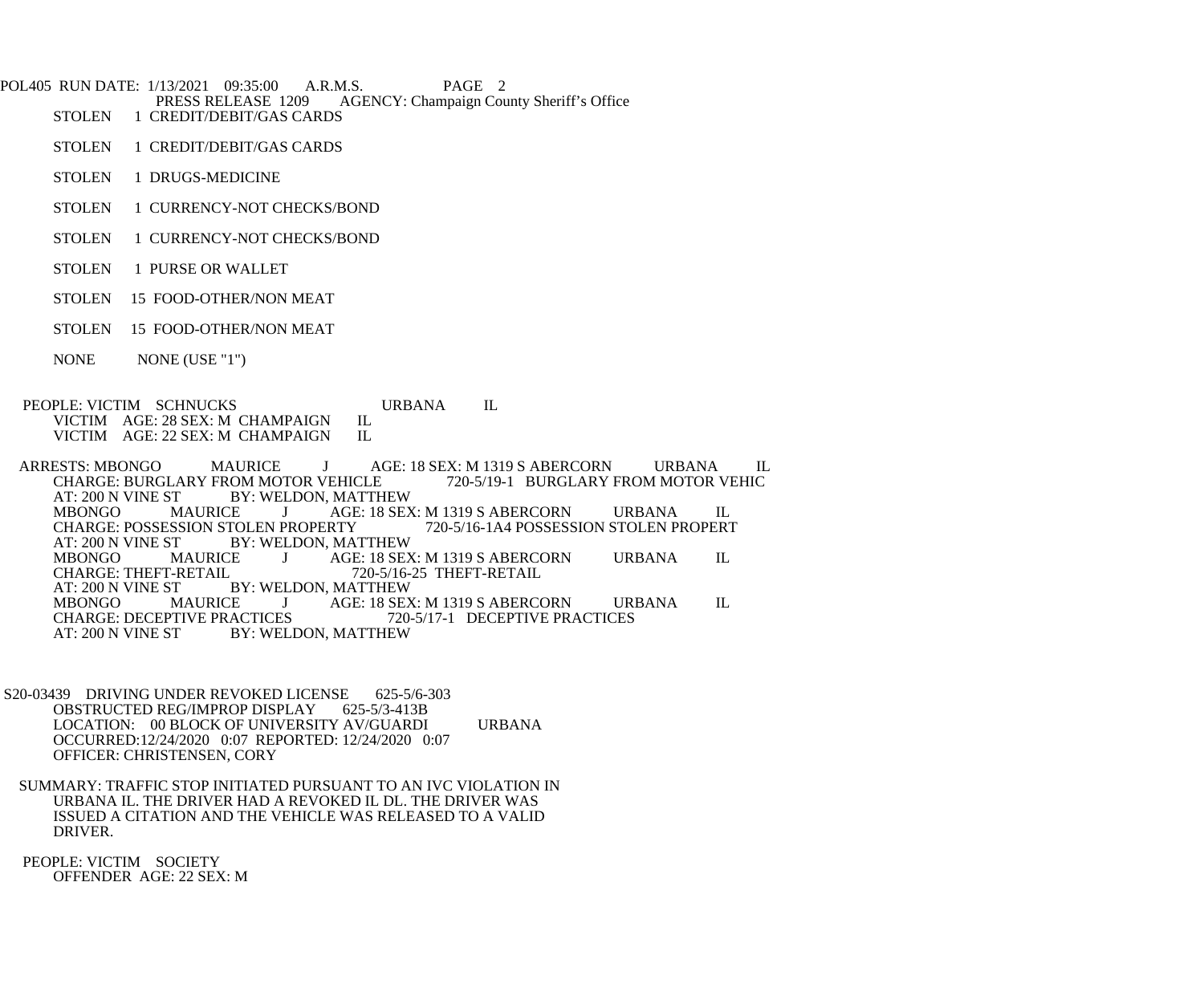POL405 RUN DATE: 1/13/2021 09:35:00 A.R.M.S. PAGE 3<br>PRESS RELEASE 1209 AGENCY: Champaign Cou AGENCY: Champaign County Sheriff's Office

ARRESTS: WASHINGTON CLIFTON M AGE: 22 SEX: M 604 W COLUMBIA #3 CHAMPAIGN IL CHARGE: DRIVING UNDER REVOKED LICENSE 625-5/6-303 DRIVING UNDER REVOKED LIC CHARGE: DRIVING UNDER REVOKED LICENSE AT: UNIVERSITY AV/GUARDIAN DR BY: CHRISTENSEN, CORY

 S20-03441 ASSIST FIRE DEPT LOCATION: 00 BLOCK OF PADDOCK DR W SAVOY OCCURRED:12/24/2020 7:10 REPORTED: 12/24/2020 7:16 OFFICER: GABRA, KEROLOS

 SUMMARY: THE VICTIMS' APARTMENT CAUGHT ON FIRE WHILE THEY WERE ASLEEP AND WERE AWAKEN BY THE FIRE ALARM. NO INJURIES WERE REPORTED AND SOME DAMAGES INCURRED TO THE APARTMENT.

OFFENDER SEX: RACE: HEIGHT: 000 WEIGHT: 000 HAIR: EYES: VICTIM AGE: 42 SEX: M SAVOY IL VICTIM AGE: 42 SEX: M SAVOY IL<br>VICTIM AGE: 36 SEX: F SAVOY IL VICTIM AGE: 36 SEX: F SAVOY

S20-03442 THEFT-RETAIL 720-5/16-25 LOCATION: 00 BLOCK OF WARREN ST E ST JOSEPH OCCURRED:12/24/2020 8:31 REPORTED: 12/24/2020 8:31 OFFICER: REIFSTECK, JONATHAN

 SUMMARY: THE SUSPECT STOLE 11.827 GALLONS OF UNLEADED GASOLINE VALUED AT \$27.90. I LOCATED THE REGISTERED OWNERS OF THE VEHICLE. THEY LATER PAID THE VICTIM FOR THE STOLEN GASOLINE. THE REGISTERED OWNERS REFUSED TO IDENTIFY THE SUSPECT.

PROPERTY: STOLEN 11 GASOLINE

 OFFENDER SEX: U RACE: U HEIGHT: 000 WEIGHT: 000 HAIR: EYES: VEHICLE: COLOR: SIL/ DR 2005 MAKE: CHEV MODEL: MAL BODY: 4D VICTIM JACK FLASH ST. JOSPEH IL

 S20-03443 BATTERY-DOMESTIC 720-5/12-3.2 LOCATION: 00 BLOCK OF HALIFAX DR CHAMPAIGN TOWNSHIP OCCURRED:12/24/2020 5:30 REPORTED: 12/24/2020 10:57 OFFICER: BEASLEY, CHAD

 SUMMARY: RESPONDED TO REPORT OF A PHYSICAL DOMESTIC THAT OCCURRED AROUND 0530HRS THIS MORNING. VICTIM ADVISED HER BOYFRIEND IS ABUSIVE AND DURING THE ARGUMENT THIS MORNING, GRABBED HER SO HARD SHE RECEIVED BRUISING TO HER HAND, SHE WAS ALSO PUSHED INTO A SHOWER DOOR. BOYFRIEND WAS LOCATED, DENYING THE PHYSICAL ALTERCATION. BOYFRIEND WAS ARRESTED FOR DOMESTIC BATTERY AND TAKEN TO THE SATELLITE JAIL.

PEOPLE: VICTIM AGE: 40 SEX: F CHAMPAIGN IL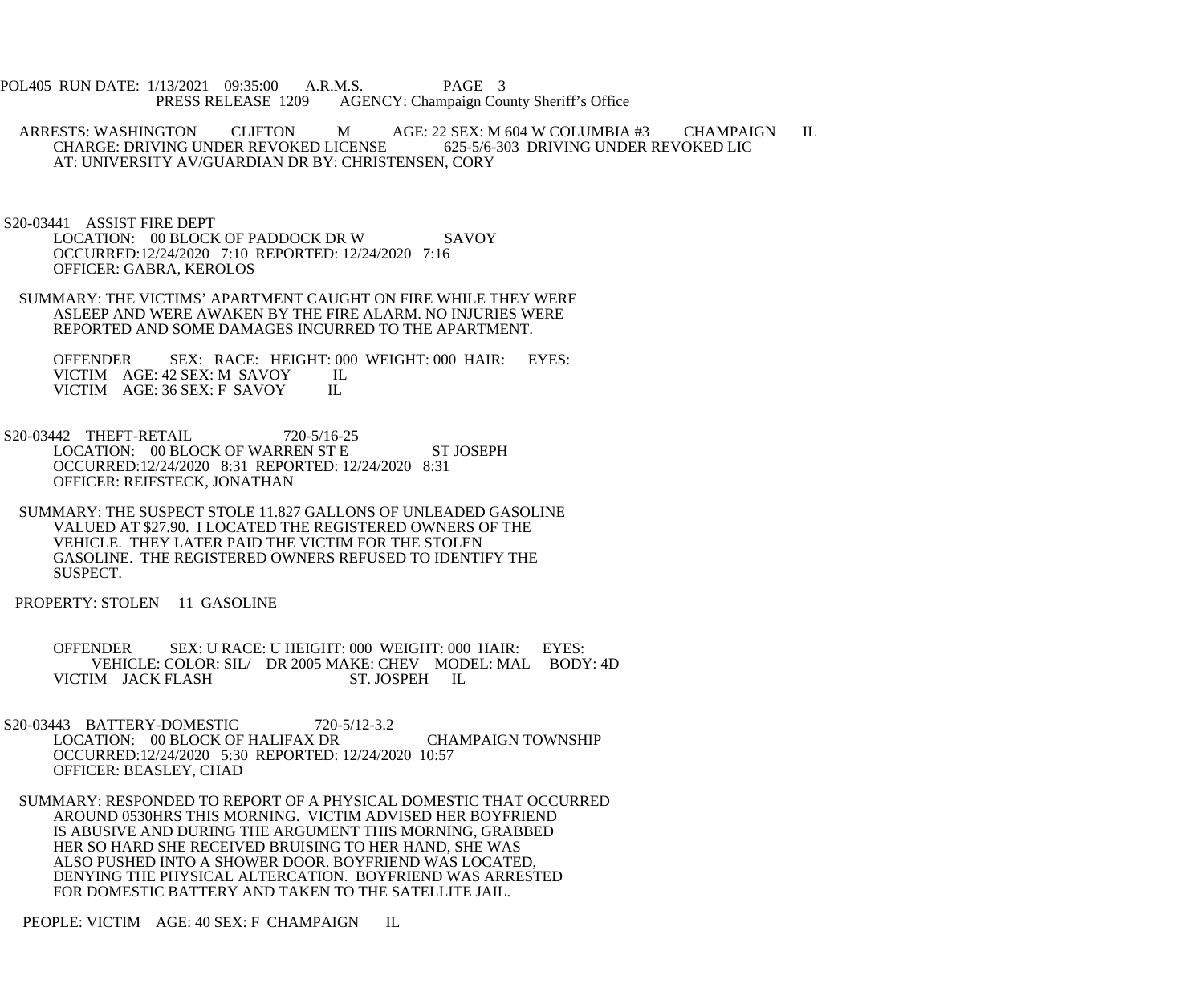POL405 RUN DATE: 1/13/2021 09:35:00 A.R.M.S. PAGE 4<br>PRESS RELEASE 1209 AGENCY: Champaign Cou AGENCY: Champaign County Sheriff's Office

 ARRESTS: STOLL JOSHUA BRYAN AGE: 38 SEX: M 3304 A HALIFAX APT #A CHAMPAIGN IL CHARGE: BATTERY-DOMESTIC 720-5/12-3.2 BATTERY-DOMESTIC<br>AT: 501 E GREEN ST BY: BEASLEY, CHAD BIALESCHKI, DOUG BY: BEASLEY, CHAD

- S20-03446 BATTERY-DOMESTIC 720-5/12-3.2 LOCATION: 00 BLOCK OF OLYMPIAN RD SOMER TOWNSHIP OCCURRED:12/25/2020 6:15 REPORTED: 12/25/2020 6:28 OFFICER: FERRIMAN, RICHARD
- SUMMARY: RP CALLED TO REPORT A DOMESTIC BETWEEN HER AND HER BOYFRIEND. BOTH WERE REPORTED TO BE PHYSICAL WITH EACH OTHER AND BOTH WERE ISSUED NTA'S. THE MALE HALF LEFT THE RESIDENCE FOR THE DAY.
- PEOPLE: VICTIM AGE: 24 SEX: M URBANA IL<br>VICTIM AGE: 29 SEX: F URBANA IL VICTIM AGE: 29 SEX: F URBANA
- ARRESTS: MCCRAW TEMPEST R AGE: 29 SEX: F 711 OLYMPIAN DR URBANA IL CHARGE: BATTERY-DOMESTIC 720-5/12-3.2 BATTERY-DOMESTIC CHARGE: BATTERY-DOMESTIC 720-5/12-3.2 BATTERY-DOMESTIC AT: OLYMPIAN DR BY: FERRIMAN, RICHARD

GASPAR-RAMIREZ MATEO <br>CHARGE: BATTERY-DOMESTIC 720-5/12-3.2 BATTERY-DOMESTIC CHARGE: BATTERY-DOMESTIC 720-5/12-3.2 BATTERY-DOMESTIC AT: OLYMPIAN DR BY: FERRIMAN, RICHARD

S20-03447 BURGLARY 720-5/19-1<br>THEFT \$500 AND UNDER 720-5/16-1 THEFT \$500 AND UNDER LOCATION: 00 BLOCK OF PECAN TREE ST URBANA TOWNSHIP OCCURRED:12/23/2020 20:30 REPORTED: 12/25/2020 12:34 OFFICER: CARLSON,CHRISTOPHER T

 SUMMARY: ON 12/25/2020, CHAMPAIGN COUNTY DEPUTIES WERE DISPATCHED TO AN URBANA TOWNSHIP ADDRESS FOR A REPORTED BURGLARY. UPON ARRIVAL, DEPUTIES LEARNED THAT A POWER TOOL AND HEATER HAD BEEN STOLEN FROM WITHIN A RESIDENCE. THERE WERE NO SIGNS OF FORCED ENTRY. NO SUSPECT(S) AT THIS TIME.

PROPERTY: STOLEN 1 POWER TOOL-SHOP

STOLEN 1 POWER TOOL-SHOP

PEOPLE: VICTIM AGE: 32 SEX: M URBANA IL VICTIM AGE: 32 SEX: F CHAMPAIGN IL<br>OFFENDER SEX: U RACE: U HEIGHT: 000 SEX: U RACE: U HEIGHT: 000 WEIGHT: 000 HAIR: EYES: